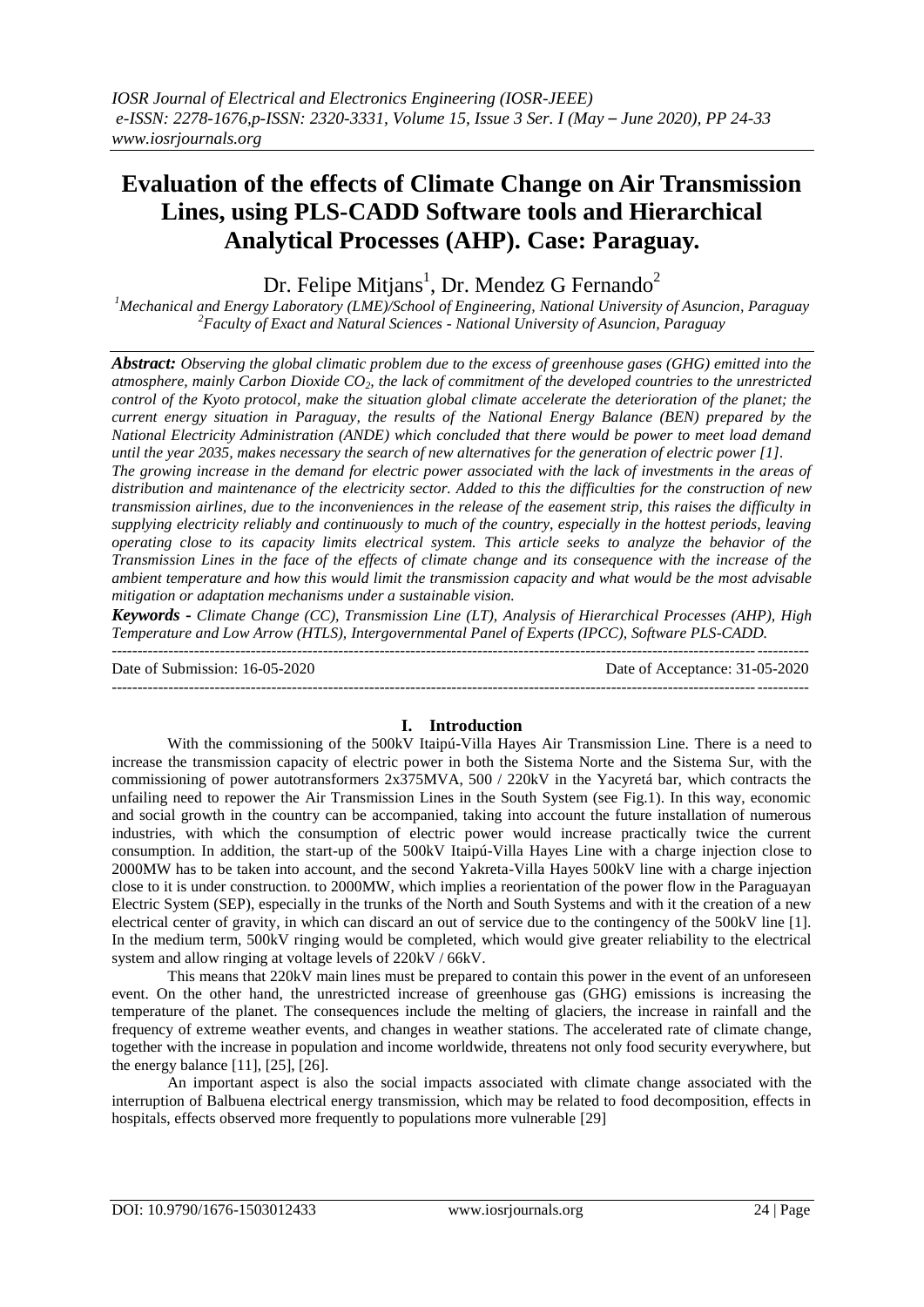

**Figure 1.** Master Plan of the Paraguayan Electric System. Source: ANDE (2013-2023)

## **II. Theoretical framework**

Simulations of climate change are intrinsically uncertain. Two models have been used to simulate the climate of the future using scenario A25 of the Fourth Assessment Report of the Intergovernmental Panel on Climate Change (IPCC, for its acronym in English). The first one correspond to the model of NCAR (National Center of the United States for Atmospheric Research, for its acronym in English). The second one correspond the model of CSIRO of Australia (Organization of Scientific and Industrial Research of the British Commonwealth or "Commonwealth" ", for its acronym in English). We will refer to the combination of execution of these models under the conditions of scenario A2, such as the scenarios "NCAR" and "CSIRO" [22], [23].

Both scenarios project higher temperatures in 2050, which cause greater evaporation and increased precipitation as water vapor returns to the planet's surface. The more humid NCAR scenario estimates average rainfall increases on the earth's surface of around 10%, while the drier CSIRO scenario estimates an increase of 2%. Graph 1 shows the change in the average maximum temperature between 2000 and 2050 for the CSIRO and NCAR scenarios. Graph 2 shows the changes in average rainfall for the CSIRO and NCAR scenarios. In each set of graphics, the colors of the legends are used identically; each specific color represents the same change in temperature or precipitation in both scenarios [22], [23].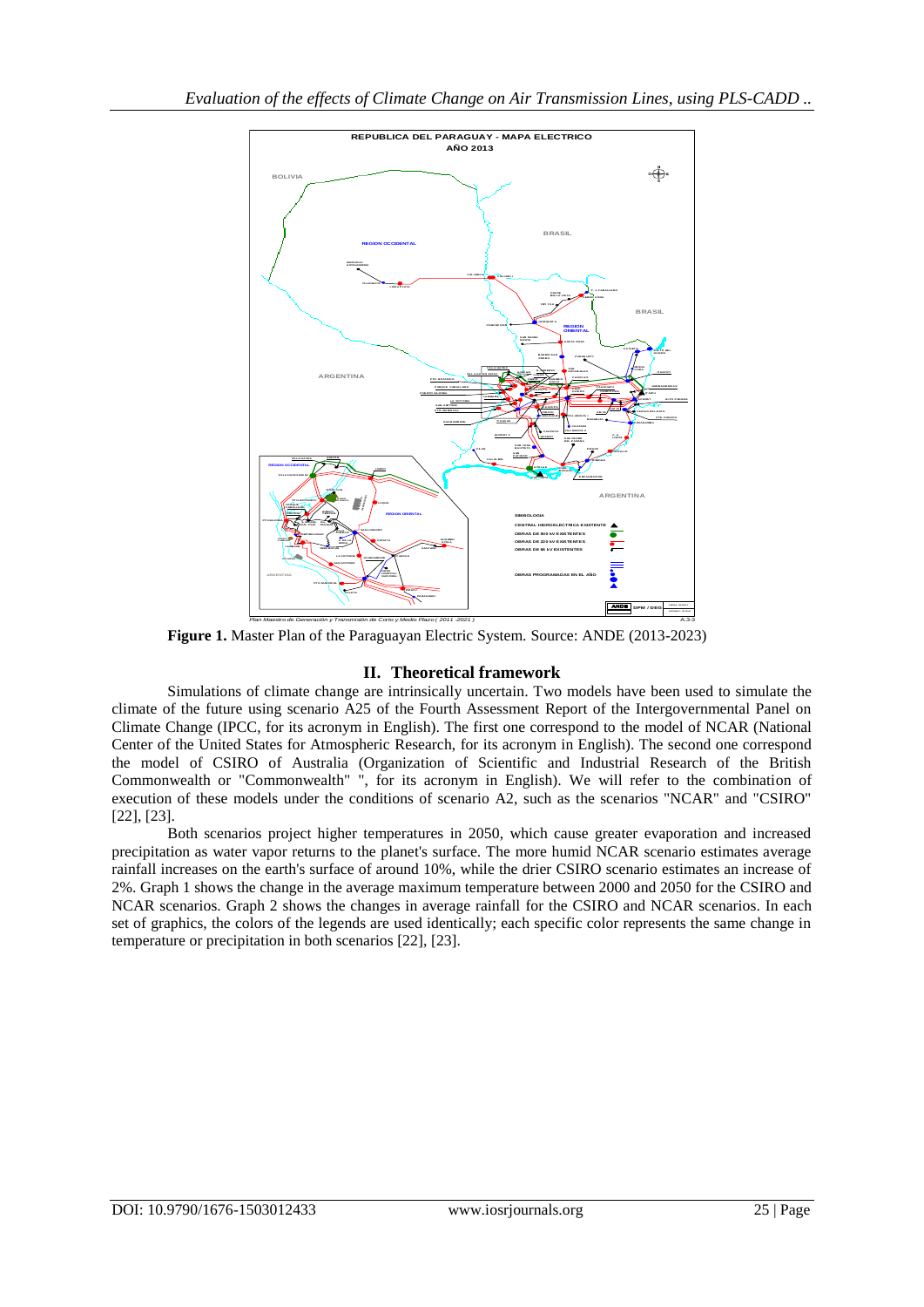

Graph 1. Changes in average maximum temperature (° C), 2000 - 2050. Source: [26], [28], 2009.



**Graph 2.** Change in precipitation (mm) 2000-2050. Source: [26], [28], 2009.

A quick look at these graphs shows that there are fundamental differences between the two scenarios. For example, the NCAR scenario presents average maximum temperatures that are substantially higher than the CSIRO. The CSIRO scenario shows a substantial decrease in rainfall in the Western Amazon, while NCAR shows decreases in the Eastern Amazon. The NCAR scenario shows higher rainfall in sub-Saharan Africa than the CSIRO scenario. North China has higher temperatures and higher rainfall in the NCAR scenario than in CSIRO. These graphs qualitatively illustrate the range of potential climate outcomes that are obtained with current modeling capabilities and provide an indication of the prevailing uncertainty regarding the impacts of climate change [24], [26], [27], [28].

According to Figure 2 for the Csiro scenario for the western region of the Amazon, there is a decrease in precipitation regimes, which are related to the increase of the temperature and an increase in the changes of the maximum average temperature for the same period verified. in Graph 1. Looking at Paraguay according to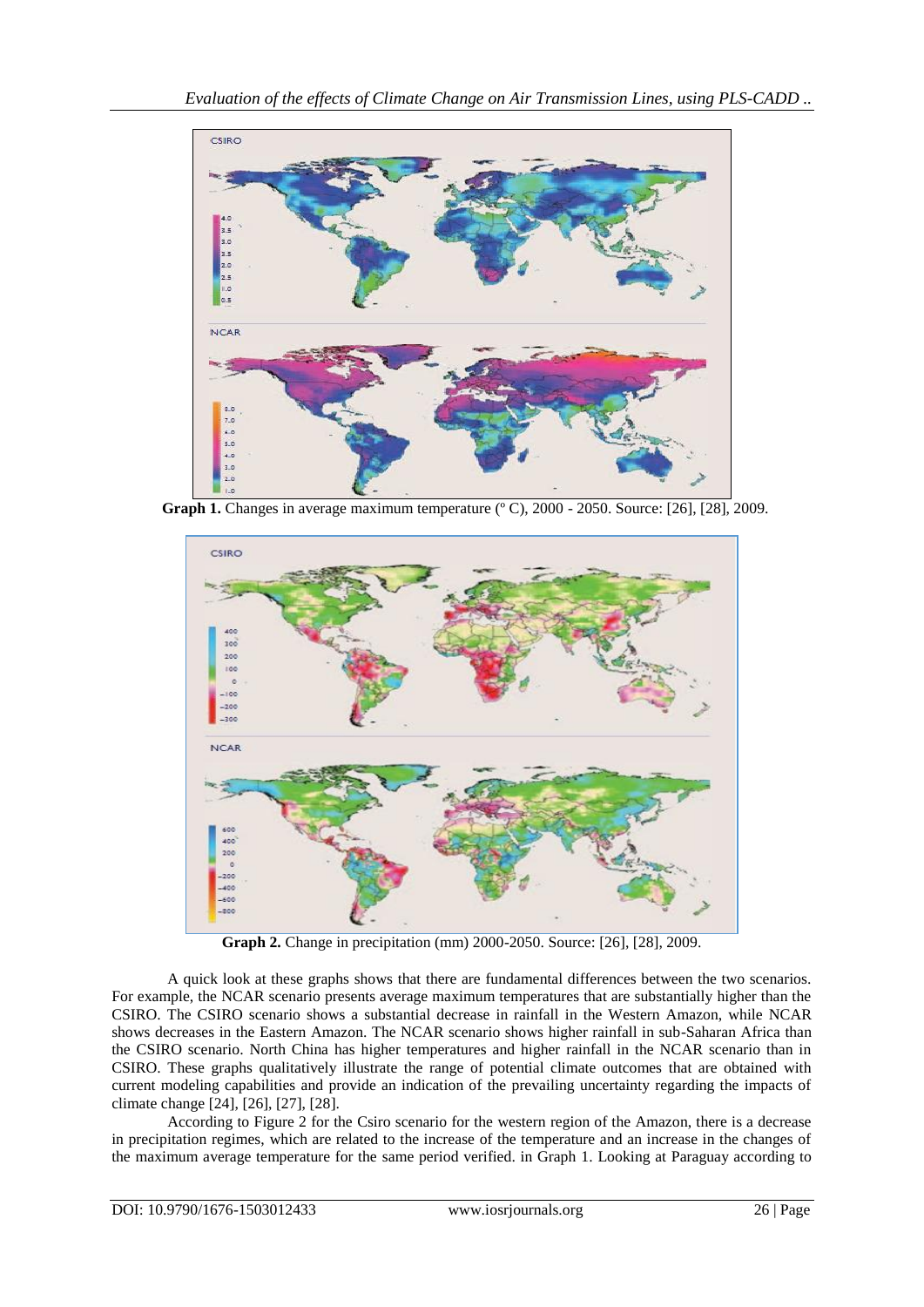the output of the NCAR model for temperature change, an increase is observed up to 2 ° C associated with an increase in precipitation regimes of up to 200mm for the same period according to Graph 2.

Graph 3 shows a regional simulation of the percentage change in rainfall generated through a regional model PRECIS (Providing Regional Climates for Impacts Studies) developed by the Hadley Center of the Office of Meteorology of the United Kingdom. This model is given by 19 vertical levels and two possible horizontal resolutions of 0.5 by 0.5° or 0.25 by 0.25° of latitude by longitude, this simulation was generated through the edge conditions of the global climate model HADCM3 for the period (2081-2090). Graph 3 shows a variation in rainfall that varies according to the area on the territory, with variations ranging from + 6% to values of -9% on Paraguay, these negative values are observed in the northern region of the Paraguayan Chaco [30].



 **Graph 3.** Percentage change in precipitation 2050. Source: [30], 2012.

#### **III. Analytical Framework**

The uncertainty arises that it will occur with the transmission capacity in the 220kV transmission. The ambient temperature in Paraguay would have an increase of 2ºC (See Graph 1), as the Lines would be limited. The conventional conductors of type AL 1350 with steel core type ACSR (Aluminum Conductor Steel Reinforced), are traditionally used in our country in power transmission. Both at the voltage level 220kV, 66kV and at the maximum projected operating temperature of the same is 90ºC in the most unfavorable climatic conditions (40ºC of ambient temperature during daytime hours and 35ºC of ambient temperature during night hours). When the conductor exceeds 90°C for more than 3000 cumulative hours, the annealing process begins in the conductor wires and afterwards the deterioration of its mechanical characteristics [2], [5], [15].

The table shows the limitation in transmission capacity under the scenario of climate change and as the temperature of the driver exceeds 90 ° C for the most unfavorable climatic condition, in addition to exceeding the elastic state of the driver would violate the safety distance of the ground. The transmission capacity of the LT would be limited to 750A and the equivalent of 10MVA would not be transmitted (See Table I).

**Table I:** Transmission Capacity of the ACSR Driver in the different climate scenarios. Source: Own and [8], 2018

|                        | Ambient Temperature (°C) | Conductor Current (°C) | Conductor's Temperature (°C) |
|------------------------|--------------------------|------------------------|------------------------------|
| Without Climate Change | 40                       |                        |                              |
| With Climate Change    | 47                       |                        | 92.1                         |
| Current Limitation     | 42                       |                        | 90                           |

Faced with this scenario of uncertainty and under multiple criteria (MMCC) of decision, the tool of the Analytical Hierarchical Processes (AHP) will be used to find the valid alternative to overcome this inconvenience. The methodology consists of assembling matrices in level 2 criterion and matrices in level 3 alternatives. Weights (1-9) are given where weight 1 means that the variables are not strongly bound to meet the objective and the weight 9 represents that the variables are strongly linked to meet the objective, with the allowable consistency ratio of the matrix being less than 10% [17], [18], [19], [20].

The objective will be to increase the transmission capacity under Sustainable Vision, under the criteria of technical feasibility, economic viability, social viability, sustainability, the alternatives proposed to achieve the objective will be the construction of a new line of transmission, reconsidering the existing line with the conventional methodology, reconsidering the existing line with HTLS technology (see fig.2).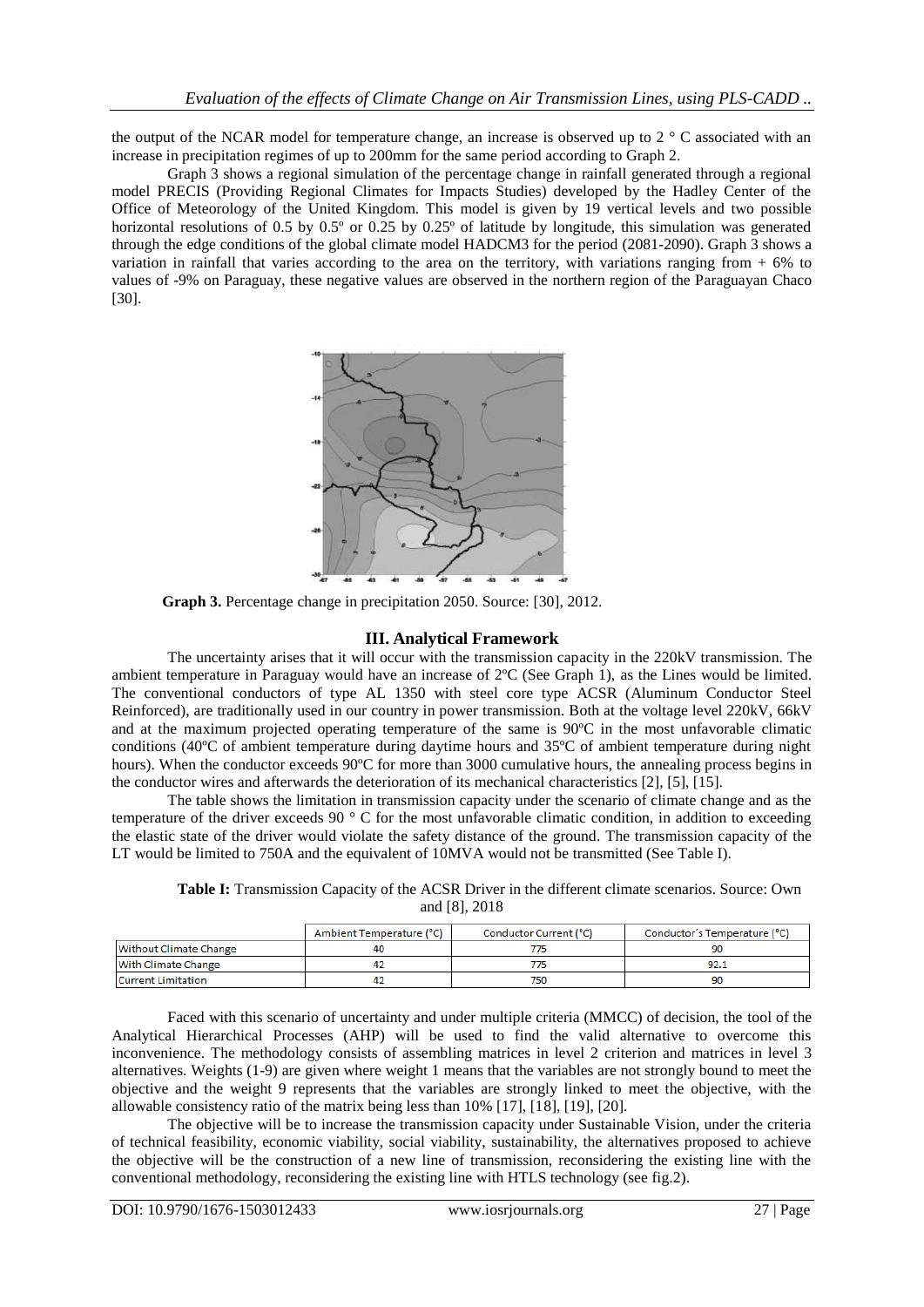With regard to what criteria the objective will be achieved, we find: criteria of technical feasibility and economic viability, the technical-economic feasibility of retraining is sought and how these interact to achieve the objective, social viability refers to legal barriers and. For the release of the easement strip of the Transmission Line, sustainability refers to the fact that the increase of the load is not only sustainable in the short term but sustainable in the long term. Among the proposed alternatives to increase transmission capacity are: 1) The construction of new transmission lines, taking into account that the annual growth rate of the electrical system is 10%, which is equivalent to the transmission capacity of a line of 220kV [1]. 2) In regard to the retraining of the Line by the conventional methodology. We find intermediate columns placed half-empty, change of existing conductors for drivers of greater weight and diameter, which implies the verification of structures and foundations. Placement of false anchoring to gain height of 1m (66kV) up to 2m (220kV) in points where the ground clearance is compromised, with this artifice the capacity of the transmission line can be increased by 30%, without the safety distance of the Ground driver is compromised. 3) Regarding the use of high temperature and low arrow conductors, we find the replacement of the current conductor with one of the same diameter and weight that has a transmission capacity of 300% without changing the arrow in the most unfavorable climatic conditions [ 12] [16].



**Fig. 2:** Hierarchical decision tree that allows to increase the transmission capacity of LT under a sustainable vision. Own Source, 2018.

Applying the Multiple Criteria Theory (MMCC) of the Hierarchical Analysis of the AHP, a 4x4 matrix is verified in level 2 (criterion) and a 3x3 matrix in level 3 (alternatives). Regarding level 2, it is verified that the 4x4 matrix has a consistency ratio (CR) of 0, random inconsistency index of 0.9, λmax of 4, for some order weights; Technical Feasibility 0.1250, Economic Viability 0.1250, Social Viability 0.1250, Sustainability 0. 6250. The consistency ratio (CR) is less than 0.10, so the matrix has a reasonable consistency and is valid. Regarding level 3, it is verified that the 3x3 matrix obtained and compared with the alternatives of each one of the criteria; Technical feasibility criteria, the consistency ratio (CR) of 0.065; Economic viability, consistency ratio (CR) of 0; Social viability, consistency ratio (CR) of 0, Sustainability consistency ratio (CR) of 0.094. The consistency ratio (CR) is less than 0.10, so the matrix has a reasonable consistency and is valid [20].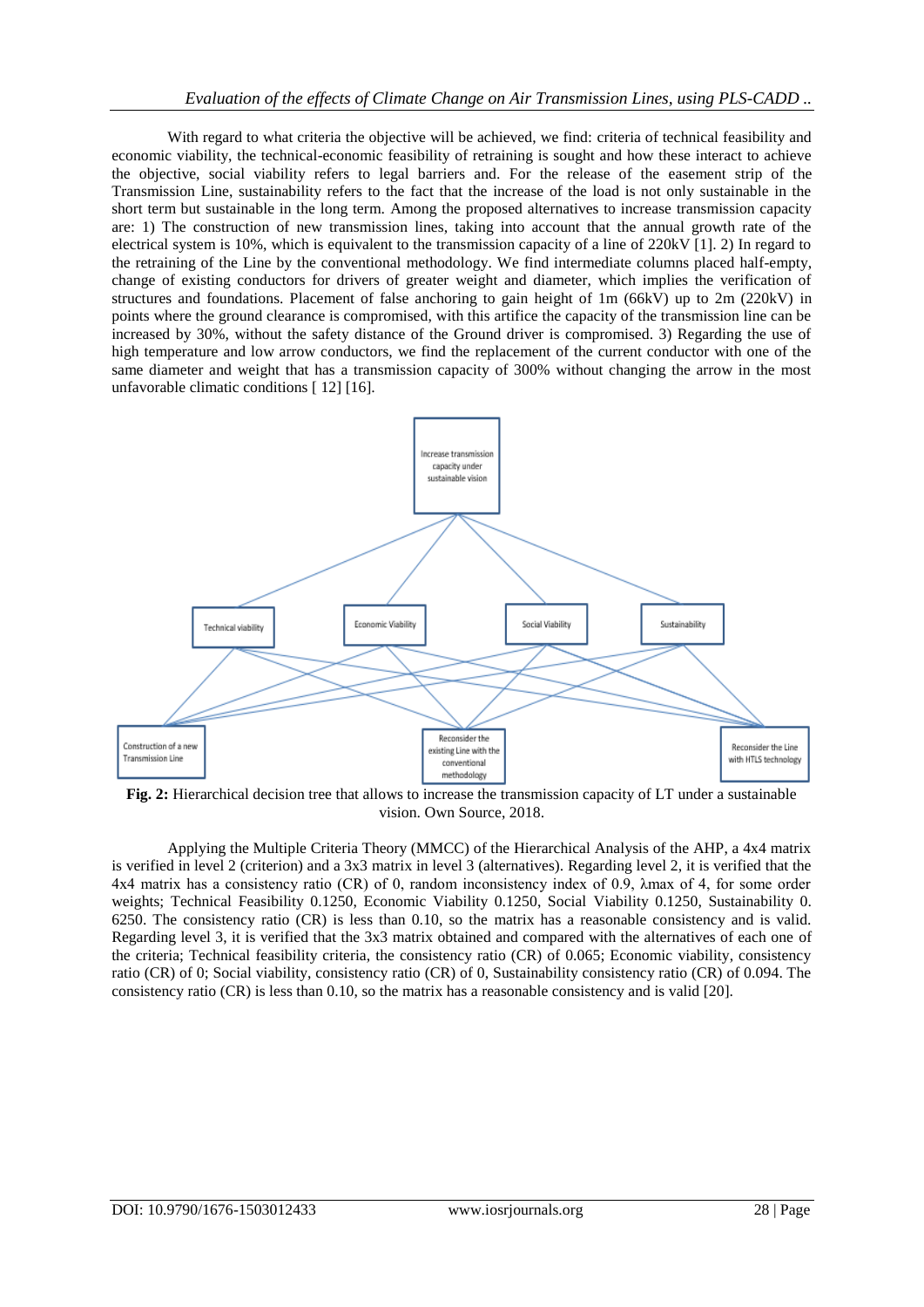| Objective: Increase the capacity<br>of Transmission under<br>sustainable vision | <b>Technical viability</b> | <b>Economic Viability</b> | Social viability | Sustainability | Prioritization (P) |
|---------------------------------------------------------------------------------|----------------------------|---------------------------|------------------|----------------|--------------------|
| <b>Technical viability</b>                                                      | $\mathbf 1$                | $\mathbf{1}$              | $\mathbf{1}$     | 1/5            | 0,1250             |
| <b>Economic Viability</b>                                                       | $\mathbf{1}$               | $\mathbf{1}$              | $\mathbf{1}$     | 1/5            | 0,1250             |
| Social viability                                                                | $\mathbf{1}$               | $\mathbf{1}$              | $\mathbf{1}$     | 1/5            | 0,1250             |
| Sustainability                                                                  | 5                          | 5                         | 5                | $\mathbf{1}$   | 0,6250             |

**Table II:** Target matrix and weights of the proposed alternatives. Source: Own, 2018.

|                                | Technical<br>viability<br>w1 | Economic<br>Viability<br>W <sup>2</sup> | Social<br>viability<br>W <sup>3</sup> | Sustainability<br>w4 | P         | Final Weighting |
|--------------------------------|------------------------------|-----------------------------------------|---------------------------------------|----------------------|-----------|-----------------|
| Construction of new LT         | 0,052437                     | 0,090909                                | 0,066667                              | 0,129027             | 0,1250000 | 0,10689         |
| Reconsider Conventional Method | 0.579077                     | 0,454545                                | 0,466667                              | 0,081180             | 0,1250000 | 0,23827         |
| Reconsider with HTLS           | 0.368486                     | 0,454545                                | 0,466667                              | 0,789793             | 0,1250000 | 0,65483         |
|                                |                              |                                         |                                       |                      | 0.6250000 |                 |

Once the consistency ratios of the criterion matrix and the matrix of the alternatives have been demonstrated, they are within the admissible parameters, we proceed to make the corresponding weights with their corresponding weights and it is observed that among the alternatives proposals to evaluate the most convenient methodology. Rethink with HTLS (0,65); Recall Conventional Method (0,24); Construction of new LT (0,11), (see fig.3).



**Fig. 3:** Results of the evaluation where the objective is to find the alternative to Increase the Transmission Capacity under Sustainable Vision. Source: Own, 2018.

## **HTLS Type Conductor with ACCC composite core technology**

Among the more efficient HTLS type conductors we found the composite core type (see Fig.4). The same can be defined as a material obtained from the agglutination of two or more elements, exercising functions of matrix and reinforcement. The matrix confers the structure of the composite aluminum, in terms of the reinforcing materials they raise the mechanical, electromagnetic or chemical properties [21].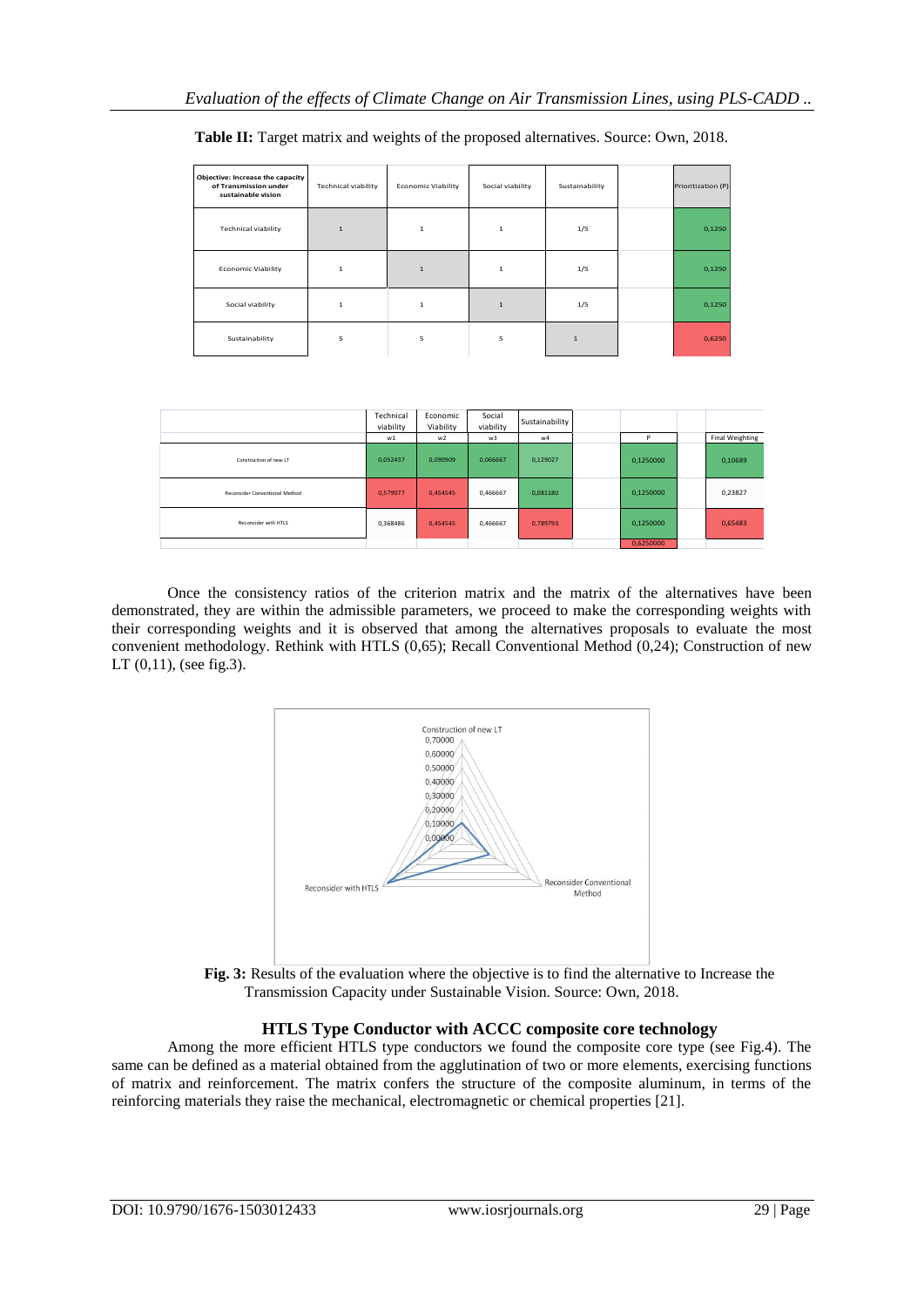

**Fig. 4.** HTLS conductor with ACCC technology. Source: [9], 2018.

In this category of conductors with a composite core we find the ACCC type conductor (Aluminum Conductor Core Composite). In ACCC type conductors, the core is composed of carbon fibers covered by an insulating layer in epoxy resin, whose function is to prevent the oxidation process. A similar function fulfills the zinc oxide coating in conductors with a steel core, thus avoiding galvanic corrosion [7].

The composite nuclei have coefficients of thermal expansion up to three times smaller, which considerably reduces the deflection of these conductors. These types of conductors have less technical losses than heat-resistant conductors, they are lighter than the conventional conductor with an ACSR steel core, but they require special sheaves for assembly. They tolerate halfway joints. In addition, the core components have different coefficients of expansion, so internal fissures cannot be ruled out for this technology, requiring special attention during assembly and commissioning [9]. These fissures contract losses of the corona effect. These drivers require special equipment for assembly. In addition, they require changes to existing fittings and terminals, given that conventional ones operate at 90ºC in extreme conditions [13].

Unconventional High Temperature and Low Arrow (HTLS) conductors allow an increase in the power transmission capacity of up to 300% of the rated power compared to ACSR type conductors. Having the same weight, diameter and arrow, so the use of conductors with this technology is a very attractive alternative, avoiding in most cases adjustments in the structures, mostly reticulated with hot-dip galvanized steel, allowing a significant saving in investment [9].

**Table III:** Geometric and thermal properties of the ACSR and ACCC conductor. Source: Own and [8], 2018

| Conductor            | Solar Heat in the Cable (w/m) | Radiation Cooling (w/m) | Convection Cooling (w/m) |
|----------------------|-------------------------------|-------------------------|--------------------------|
| <b>ACSR Grosbeak</b> | 2.982                         | 17.397                  | 63.419                   |
| ACCC Grosbeak        | 2.982                         | 17.743                  | 63.515                   |

For the requested mechanical conditions, the conductor voltage in the final state Creep (20% of the breakdown voltage of the conductor) and in the final condition maximum wind (40% of the breakdown voltage of the conductor) were not exceeded taking into account a wind speed of 145km / h. In addition, the emergency condition in the final condition (17% of the breakdown voltage of the conductor) for all the hypotheses proposed above none of the proposed cables must exceed the maximum values mentioned (see Tab IV). The standard vain used for the simulation and corresponding study in the selection of the economic driver will be 400m, planialtimetria flat for this condition the driver's arrow must not exceed 14m in the largest load request and the most unfavorable climatic condition [6], [15].

**Table IV:** Comparison of the mechanical behavior between the ACSR Driver and ACCC. Source: Own and [8], 2018.

| Conductor            | Rupture Tension (kg) | Final condition Maximum Wind | <b>EDS</b> final condition | arrow (m) |  |
|----------------------|----------------------|------------------------------|----------------------------|-----------|--|
| <b>ACSR Grosbeak</b> | 1.209                | 35%                          | 18%                        |           |  |
| ACCC Grosbeak        | 13.522               | 30%                          | 19%                        |           |  |

In the analysis carried out with the criteria mentioned in the previous paragraph, the load-bearing tree of a structure of the reticulated, hot-dip galvanized type was considered. The safety distance of the driver to the ground under the most unfavorable climatic condition  $(40 \degree C)$  for the ACSR type cable (775 A) and under the most unfavorable climatic condition (42  $\degree$  C) for the ACCC type cable (1000 A). The conditions of wind vain will not be altered, but the conditions of vain weight will depend on the weight of the driver and the breaking voltage of the same [2], [8]. For the conditions established above and with the results obtained (see Tab IV) it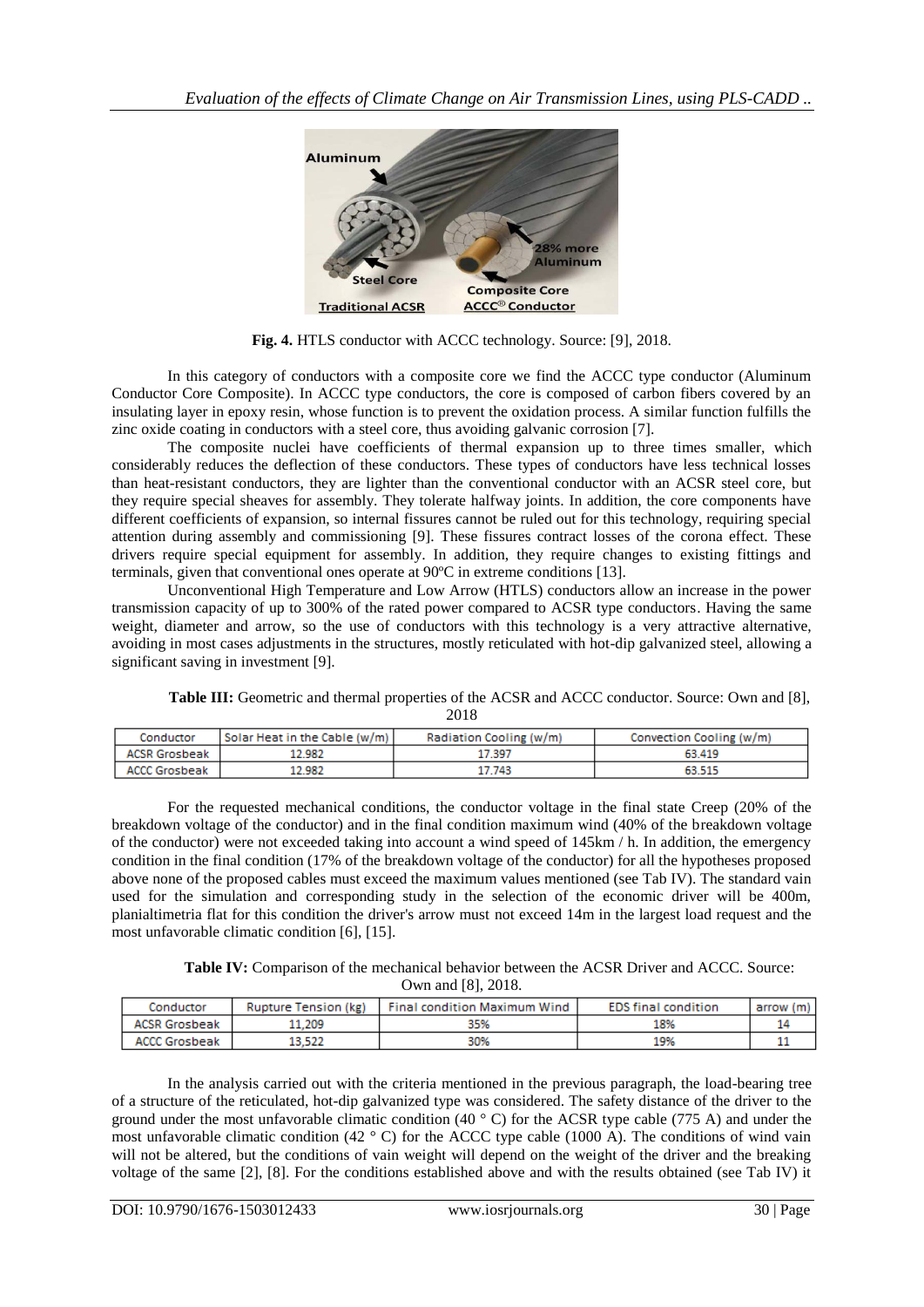can be seen that the ACCC type cable would not present any inconvenience for its selection in replacement of a conventional ACSR conductor. In terms of technical analysis, especially in the arrow (11m) and the geometric characteristics such as diameter and weight, maintaining a ground clearance of 7m, for a load injection of 1000A (see Tab.III and Tab.IV).

Table V shows the thermal behavior of the ACSR conductor under an ambient temperature of 40 °C (SCC) and 42  $\degree$  C (CCC) and to the ACCC conductor under an ambient temperature of 42  $\degree$  C (CCC), where the latter presents a greater cooling by radiation and by convection.

For the comparative analysis of Ampacities between conductors the following conditions were taken into account: Wind speed 0.6m / s, angle of incidence of the wind on the conductor at 90º, height of the driver above sea level 300m, latitude -25º, emissivity 0.5, absolutivity 0.5, under these parameters and using the modeling according to the IEEE Standard std 738-1993 (see fig.5)

**Table V:** Comparison of the thermal behavior between the ACSR Driver and ACCC. Source: Own and [8], 2018.

|                                                                                                                                                                   | Solar Heat in the Cable (w/m)                                                         | Radiation Cooling (w/m)                                                                                                                                                                       | Convection Cooling (w/m)                                    |  |
|-------------------------------------------------------------------------------------------------------------------------------------------------------------------|---------------------------------------------------------------------------------------|-----------------------------------------------------------------------------------------------------------------------------------------------------------------------------------------------|-------------------------------------------------------------|--|
| Without Climate Change ACSR 636MCM                                                                                                                                | 12.982                                                                                | 17.397                                                                                                                                                                                        | 63.419                                                      |  |
| With Climate Change ACSR 636 MCM                                                                                                                                  | 12.982                                                                                | 17.743                                                                                                                                                                                        | 63.515                                                      |  |
| Without Climate Change ACCC 636 MCM                                                                                                                               | 12.982                                                                                | 24.254                                                                                                                                                                                        | 81.353                                                      |  |
| $95-$<br>$90 -$<br>85<br>$80-$<br>Temperature in (deg C)<br>$75 -$<br>$70-$<br>$65 -$<br>$60 -$<br>$55 -$<br>$50 -$<br>$45 -$<br>$40 -$<br>375<br>250<br>125<br>ó | $\sigma$<br>Temperature in (deg<br>625<br>500<br>750<br>875<br><b>Current in Amps</b> | $110 -$<br>$105 -$<br>$100 -$<br>$95 -$<br>$90 -$<br>$85 -$<br>80<br>$75 -$<br>-70-<br>65-<br>$60 -$<br>$55 -$<br>$50 -$<br>$45 -$<br>40 <sup>°</sup><br>375<br>500<br>125<br>250<br>$\Omega$ | 625<br>875<br>750<br>1000<br>1125<br><b>Current in Amps</b> |  |

**Fig. 5** Comparison of Ampacities between ACSR Driver and ACCC type conductor under ambient temperature of 42ºC. Source: Own and [8], 2018

It is important to emphasize that the Ampacity calculations were elaborated using equal values of emissivity  $(0,5)$  and abscess  $(0,5)$ . On the other hand, this varies with the Transmission Line in service, which affects the temperature of the driver. Taking into account that the behavior of the driver with more than 10 years is that of a black body where the emissivity decreases and Absorption gradually increases. This results in an increase in the temperature of the cable and a reduction in the transmission capacity of the cable due to safety distance violation or limitation in the exchange of temperature with the environment [10].

#### **IV. Evaluation of the electric and magnetic field for ACCC type conductor.**

According to the results obtained in the PLS-CADD Software (see Fig. 6) we can observe the behavior of the electric field and the magnetic field in a cross section of the 220kV overhead transmission line with the ACCC conductor. The values are kept within the admissible limits in the security band which in our case is 50m [14].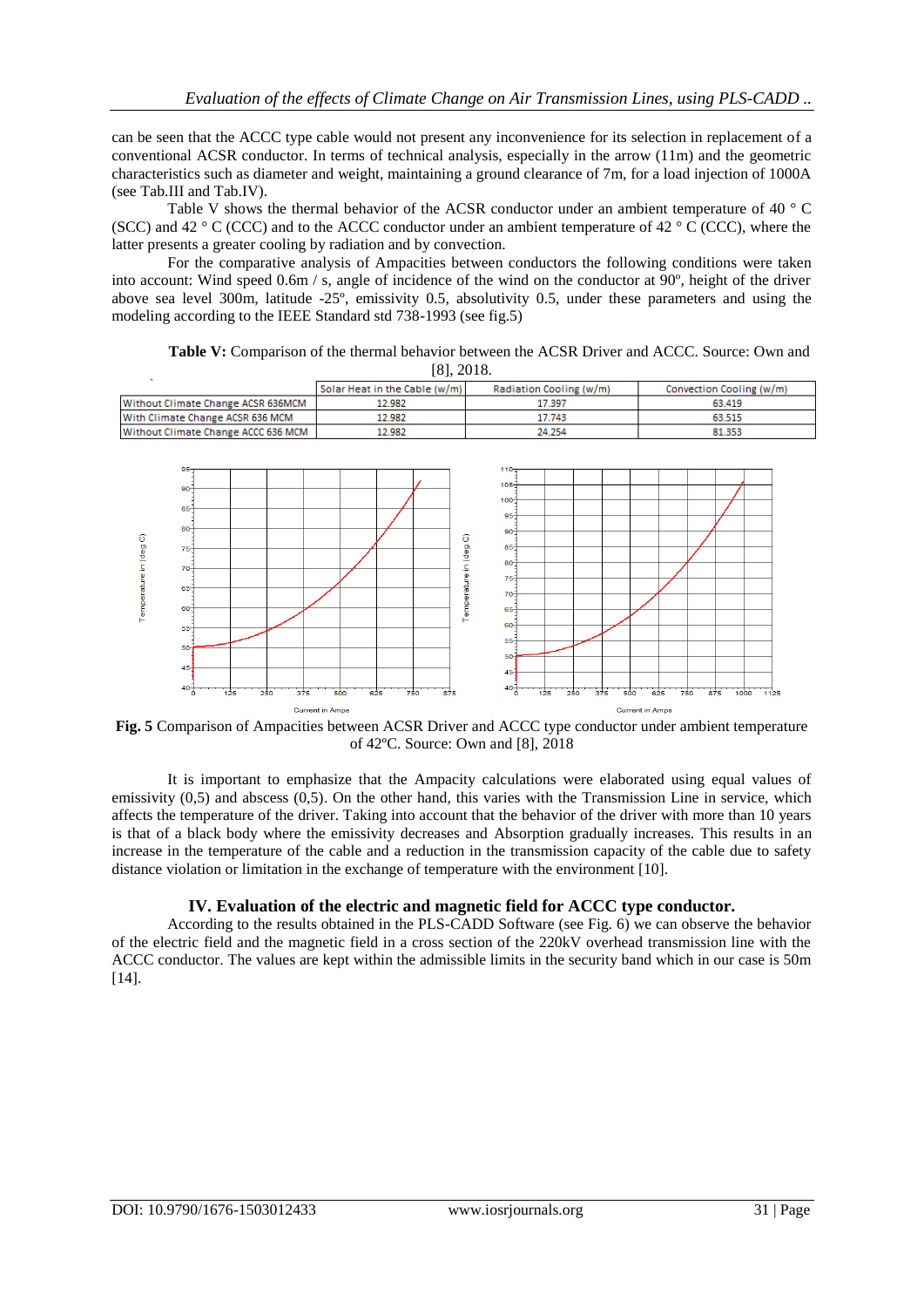

**Fig. 6:** Results of the evaluation of the electric field and magnetic field in the width of the easement strip of a 220kV transmission line with ACCC conductor. Source: [8], 2018

The maximum values of the electric field and the magnetic field are in the axis of the line in 0,5kV / m and 5μT respectively. These values are consistent with the admissible values of International Standards, so there would be no disadvantages in the implementation of HTLS technology in replacement of conventional conductors of the same weight and diameter for a current of 1000 Amperes [3] [4].

#### **V. Conclusion**

The behavior of the ACSR type conductor for a 220Kv Air Transmission Line has been evaluated. Taking a span of 400m, under the most unfavorable climatic conditions, without Climate Change (SCC) and with Climate Change (CCC), observing that the transmission capacity it is limited not only by the plastic behavior that the driver could have but also by the safety distance to the ground. Given this situation of uncertainty and the multiple criteria available for retraining a line, we opted for the use of the Hierarchical Analysis Process (AHP) to see which of the options was the most sustainable for a transmission line , since the conventional methodology of retraining is barely sustainable but not sustainable for the annual and current growth rate of 10%. For the comparison, an HTCC type ACCC cable of the same geometrical characteristics (diameter, weight) as an ACSR type cable was used. It was found that under the transmission capacity (1000A) and more unfavorable conditions of climatic conditions there was no problem, in terms of mechanical conditions, electric field, magnetic field, so the use of HTLS technologies in the design of new transmission lines or retraining thereof is sustainable, taking into account the costs of saving material for the manufacture of towers.

#### **References**

- [1]. Master Plan of the National Electricity Administration (2013-2023). www.ande.gov.py
- [2]. International Standard NBR Nº 5422 Construcao Línha da Transmicao.
- 
- [3]. Díaz, R. (2008). Electromagnetic fields of industrial frequency and risks to health. Cet. ISSN, 1668-8910. [4]. Barceló Pérez, C., Guzmán Piñeiro, R., & Taureaux Díaz, N. (2005). Low frequency electromagnetic fields and childhood leukemia in the City of Havana. Cuban Journal of Hygiene and Epidemiology, 43 (3), 0-0.
- [5]. Consultation made to the Manufacturer of Cables NEXANS- Brazil, year 2010.
- [6]. Technical Specifications of the National Electricity Administration (ANDE), Nº 03.02.01.45 Supply of Aluminum Conductor with Steel core, ACSR. International Public Tender, LPI Nº162, 2006.
- [7]. Technical Specifications of the National Electricity Administration (Ande), Supply of High Temperature and Low Arrow Conductors, HTLS. International Public Bidding Law No. 613, 2010.
- [8]. Software PLS-CADD version +10.50, www.powerlinesystem.com, 2010.
- [9]. Study of CIGRE Superconductors International Workshop CEMIG Brazil, 2010.
- [10]. Amarilla, F. R. M. (2015, January). Retraining Air Lines 220kV Transmission in the Paraguayan Power System using High Temperature Conductors and Low Sag (HTLS) and their feasibility. In the International Symposium on the Quality of Electric Power-SICEL (Vol. 8).
- [11]. Mitjans F, Hibrida Eólica Solar Electric Generation for the strengthening of the Paraguayan Chaco, Master in Energy for sustainable development, Catholic University of Asunción, 2013.
- [12]. Technical Specifications of the National Electricity Administration (Ande), No. 04.01.11 Change of Conductor with bypass. International Tender Ande LPI Nº 606, 2011.
- [13]. Technical Specifications of the National Electricity Administration (Ande), N° 03.06.02.11 Set of Insulators and fittings for conductor and guard cable Supply of Aluminum Conductor with Steel core, ACSR, 2009.
- [14]. Law No. 976/82 art.1, of the National Electricity Administration, ANDE, which extends Law No. 966/64.<br>[15]. Notes of the Specialization Course in Construction of Transmission Lines, Module Lancamento do Cabos
- Notes of the Specialization Course in Construction of Transmission Lines, Module Lancamento do Cabos, carried out in facilities of FURNAS CENTRAIS ELECTRICAS S.A, City of Rio de Janeiro Brazil, 2008.
- [16]. Kenge, A.V., Dusane, S.V., & Sarkar, J. (2016, March). Statistical analysis & comparison of HTLS driver with conventional ACSR driver. In Electrical, Electronics, and Optimization Techniques (ICEEOT), International Conference on (pp. 2955-2959). IEEE.